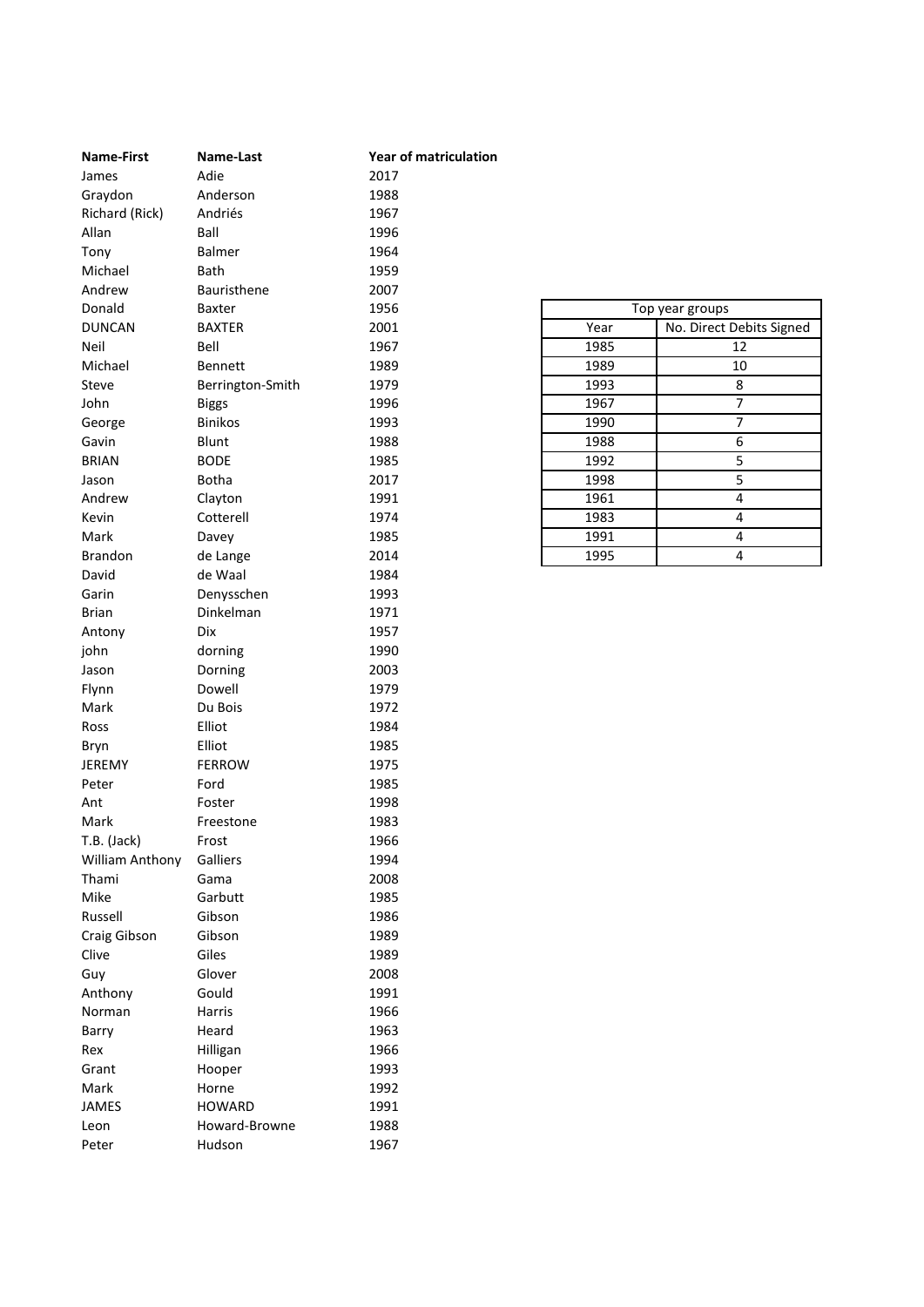| Sean                  | Jackson          | 1994 |
|-----------------------|------------------|------|
| Mark Stuart           | Johnstone        | 1997 |
| Patrick               | Keep             | 1956 |
| Graham                | Kippen           | 1983 |
| <b>Brendan</b>        | Kirkland         | 1995 |
| <b>Rodney Duane</b>   | Klute            | 1993 |
| Lyle                  | Krause           | 2001 |
| Justin                | Kyle             | 1998 |
| Gary                  | Ladbrooke        | 1977 |
| Milton                | Lang             | 1985 |
| Keith                 | Larkin           | 1970 |
| Calitz                | Lee              | 1998 |
| Bruce                 | Lesur            | 1989 |
| Mike                  | Lind             | 1987 |
| <b>Hylton Connett</b> | Linscott         | 1961 |
| Grant                 | Little           | 1985 |
| Lance                 | Luffingham       | 1988 |
| <b>BRIAN</b>          | <b>MAC NICOL</b> | 1977 |
| Neil                  | Mackenzie        | 1983 |
| Duncan                | Mackenzie        | 1990 |
| Alasdair              | Martin           | 1986 |
| <b>Bradley</b>        | Marwick          | 1993 |
| Craig                 | Maud             | 1997 |
| Wayne                 | Mayer            | 1986 |
| Scott                 | Maynard          | 1995 |
| <b>CLIVE</b>          | McDONALD         | 1962 |
| Andrew                | McIlrath         | 2002 |
| Robin                 | McKenzie         | 1982 |
| lan                   | McLaren          | 1963 |
| Glen                  | Meter            | 1990 |
| Dieter                | Meyer            | 1989 |
| James                 | Muller           | 2008 |
| Moray                 | Norton           | 1975 |
| Ross                  | Norton           | 1995 |
| Leon                  | Oosthuizen       | 1989 |
| Jeffery               | Pooler           | 1980 |
| John                  | Potgieter        | 1967 |
| Andrew                | Pratt            | 1990 |
| Justin                | Prozesky         | 1992 |
| Curtis                | Read             | 1988 |
| Michael               | Reyburn          | 1998 |
| Kevin                 | Rhodes           | 1985 |
| Matthew               | Rhodes           | 2014 |
| Tristan               | Rhodes           | 2019 |
| Clint                 | Ross             | 1990 |
| Ivan                  | Scholtz          | 1992 |
| Neil                  | Scott            | 1954 |
| John                  | Sevens           | 1967 |
| Lindsay               | Smith            | 1978 |
| Andrew                | Smith            | 1992 |
| Wesley                | Smith            | 1995 |
| Wayne                 | Smith            | 1998 |
| Stafford              | Smithies         | 1961 |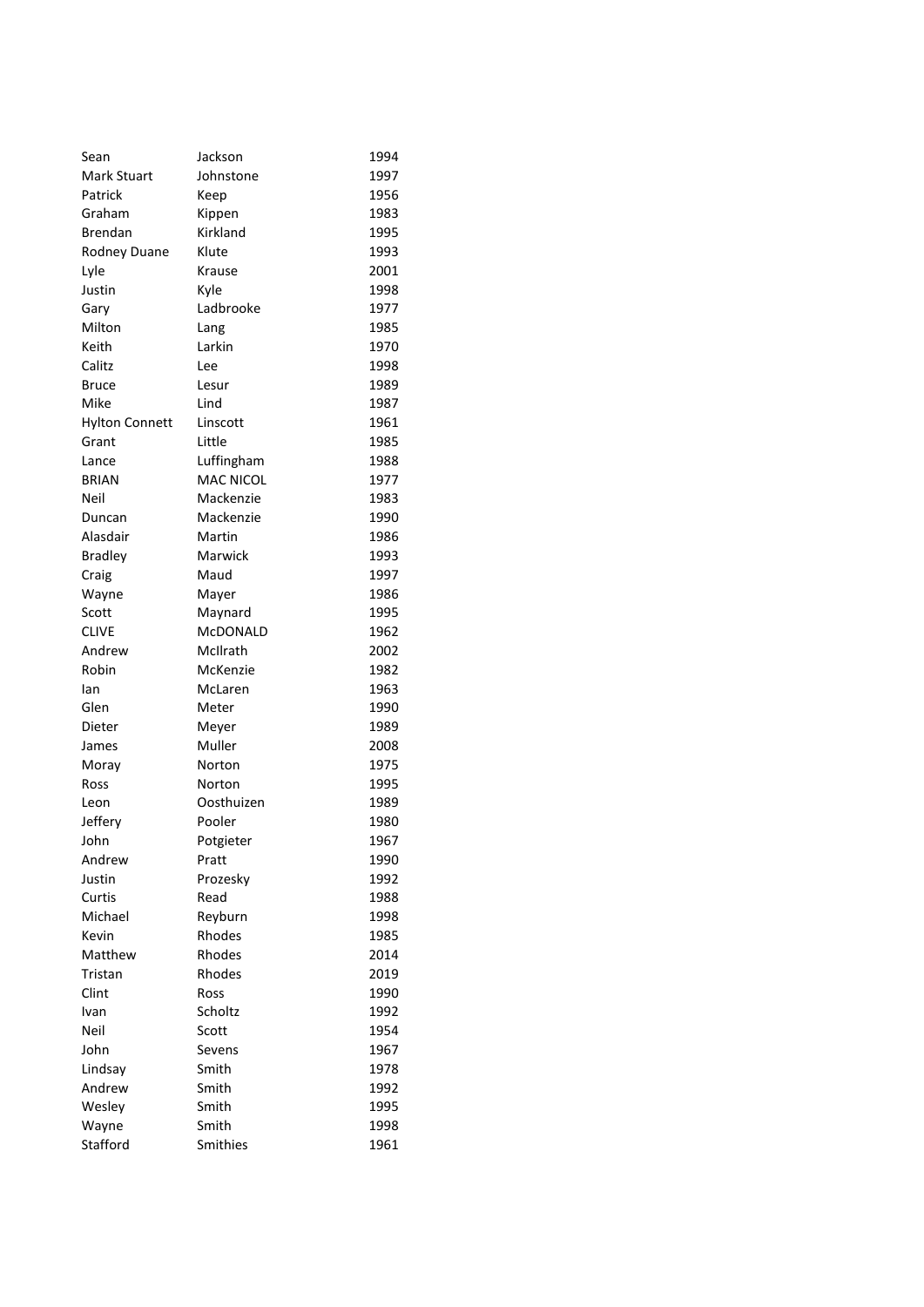| Peter        | Stainbank     | 1979 |
|--------------|---------------|------|
| Marc         | Stanton       | 1990 |
| <b>Brad</b>  | Stuart        | 1985 |
| Matthew      | Syme          | 1985 |
| Andrew       | Tedder        | 1980 |
| Rodney       | Thompson      | 1967 |
| Roger        | Thompson      | 1993 |
| Haydn        | Thomson       | 1953 |
| <b>Brett</b> | Thornton-Dibb | 1983 |
| Ryan         | Timmerman     | 2002 |
| Hilton       | Tredgold      | 1987 |
| <b>Brent</b> | Trodd         | 1987 |
| Gavin        | Truter        | 1989 |
| Mark         | Turner        | 1988 |
| Christopher  | van Breda     | 1993 |
| Lance        | Veenstra      | 1985 |
| Paul         | Vos           | 1985 |
| <b>ROB</b>   | <b>WARR</b>   | 1992 |
| Anthony      | Weaver        | 1989 |
| Rowan        | White         | 1989 |
| Ant          | Williamson    | 1990 |
| Anthony      | Withey        | 1965 |
| Steve        | Woolley-Kufal | 1991 |
| Dean         | Wright        | 1961 |
| Jordan       | Wright        | 2016 |
| Shane        | Wuth          | 2001 |
| Chad         | Wuth          | 2010 |
|              |               |      |